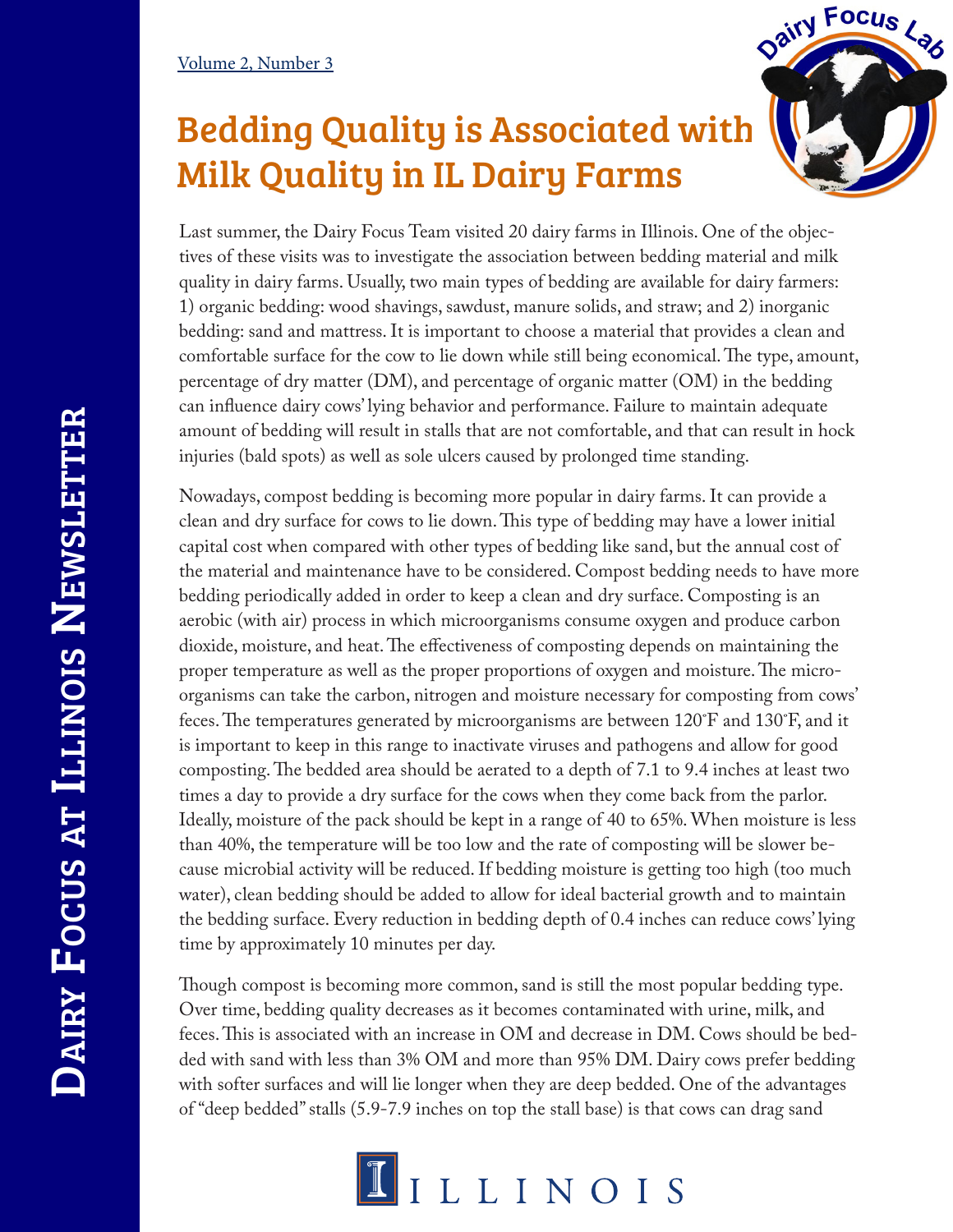

Figure 1. Linear correlation between somatic cell count (SCC) and organic matter. Each dot represents one farm.

contaminated with manure and other waste material out of the stall on a daily basis. In order to maintain a clean and comfortable bedded stall, sand must be refilled with additional sand to keep the curb from protruding. There is a subjective test called "the knee test" that can give us an idea of how comfortable the bedding is. If after kneeling on your knees on the bed for 10 seconds your knees get wet and you don't feel comfortable, then your stalls probably can use some improvement in bedding management. It is also recommended to perform a second test by dropping quickly to the knees from a standing position. If the impact feels comfortable, it is also comfortable for the cows.

Manure handling and stall design are some of the biggest challenges in bedding systems. When manure is mixed with sand it can be challenging to clean barns; so the barn setup, the alley floors, and manure-handling systems should be adapted to solve this issue. A proper neck rail location will prevent the presence of urine or manure in the bed. An ideal position of the neck rail is 64 to 72 inches forward from the rear curb. A brisket board can restrict the forward location of a cow lying in the stall. Ideally, the brisket board is less than 2 inches away from the neck rail. During our visits we found that 16 farms (80%) had a sand bedding system; approximately 32% of those farms had a combination of sand and different type of bedding such as straw or compost. Among the other 4 farms, 2 farms (10%) had straw bedding, 1 farm (5%) had sawdust, and 1 farm (5%) had their cows on pasture. Bedding samples were taken from different spots located in lactating and dry cow stalls. Dry matter analysis was performed in all types of bedding, and OM analysis only in sand bedded stalls. On average, the 12 farms that used sand as bedding had  $92 \pm 8\%$  DM, 3 ± 2.7 % OM, and tank somatic cell count (SCC) average of 204,000 ± 91,000 cells/mL. As OM in bedding increased, the SCC also increased (**Figure 1**).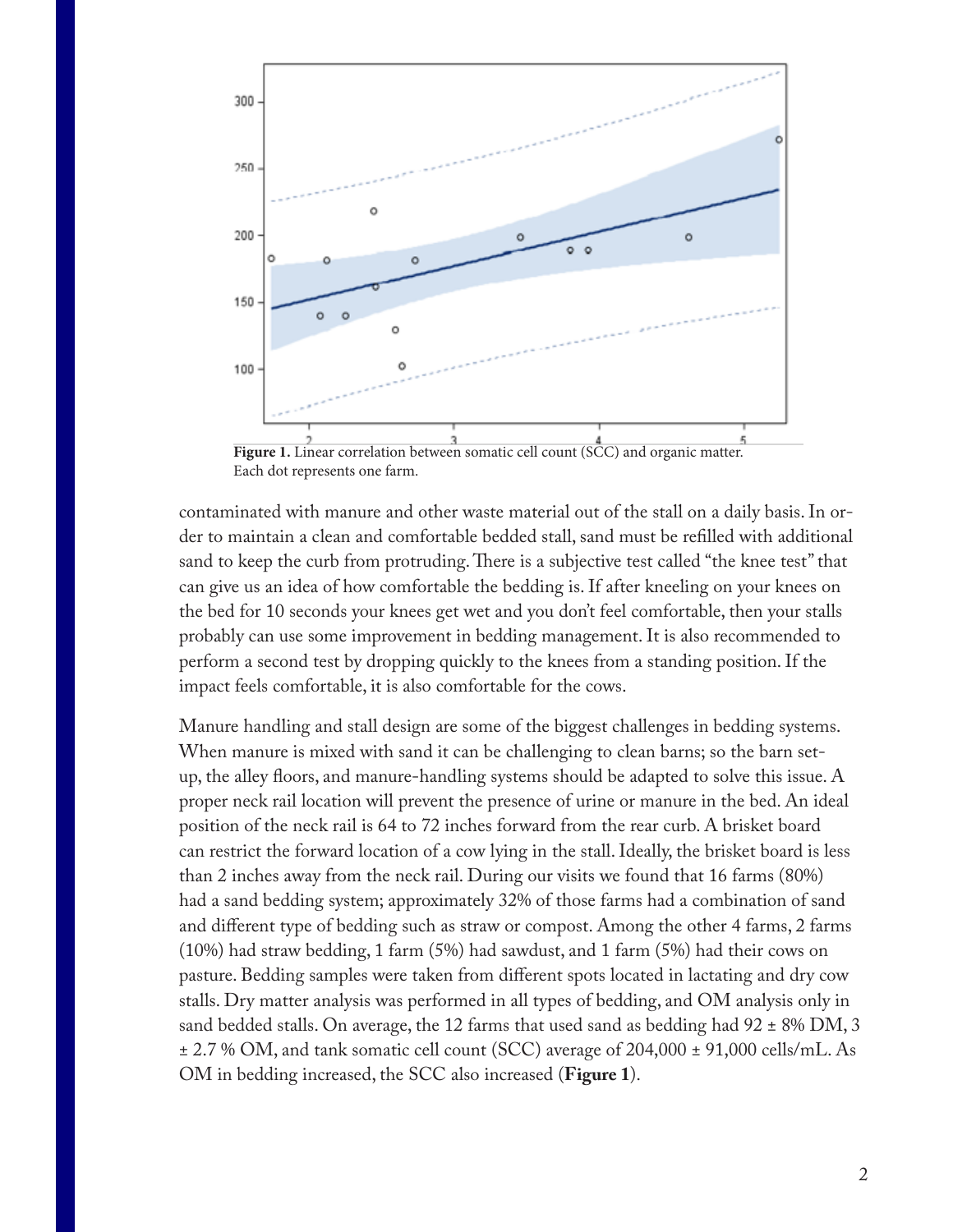**Figure 2** shows that there are only a few farms in which bedding materials for the lactating cows are below the ideal 95% dry matter line. In **Figure 3**, we can see that there are some farms in which the organic matter percentage of the bedding is above 3%.

100% 80% 60% 40% 20% 0% 180 245 238 801 295 540 440 979 620 168 711 597 610 117 958 240 935 726 276 Center **North** South **95%** 

**Bedding Dry Matter Percentage Lactating Cows** 

**Figure 2.** The black line represents 95% dry matter.



**Bedding Organic Matter Percentage Lactating Cows** 

**Figure 3.** The black line represents 3% organic matter.

**Figures 4 and 5** show the results for bedding material for dry cows, which are similar to the ones shown for lactating cows.



## **Bedding Dry Matter Percentage Dry Cows**

**Figure 4.** The black line represents 95% dry matter.